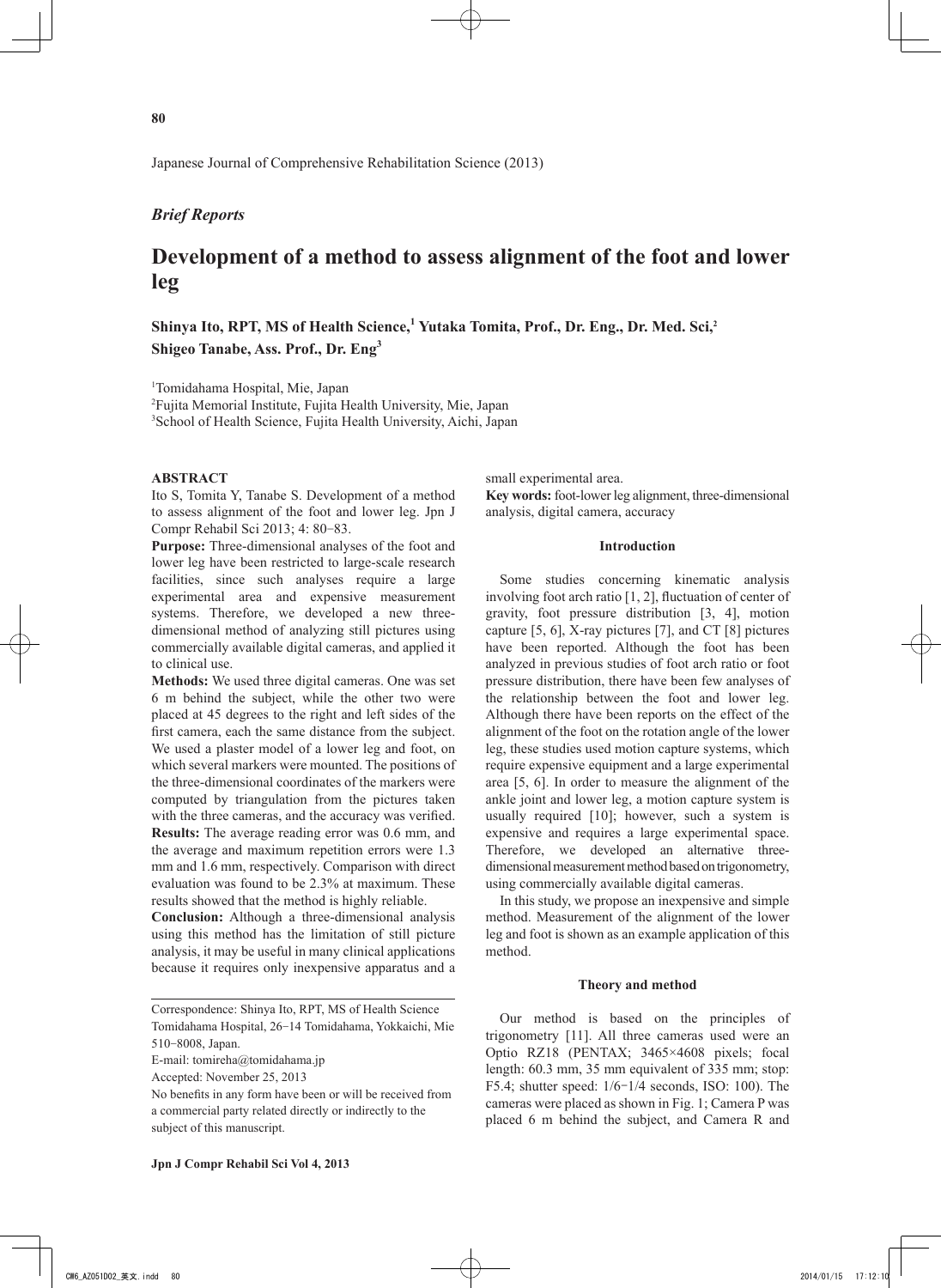

**Figure 1.** Camera arrangement.



**Figure 2.** Calibration frame.

Camera L were placed at 45 degrees to the right and left sides of Camera P.

Nine spherical markers with a diameter of 5 mm were placed at lattice points  $(3\times3)$  100 mm apart from each other, and used as a calibration frame as shown in Fig. 2. Markers 1 to 9 shown in the figure are hereinafter referred to as P1 to P9.

First, the calibration frame was observed on the liquid crystal display monitor of Camera P to confirm that the three markers P2, P5 and P8 overlapped. The calibration frame was then observed on the monitors of Camera R and Camera L to confirm that P3, P5 and P7, and P1, P5 and P9 overlapped, respectively. The origin of the coordinate system was set to P5. The X and Y axes were defined as the horizontal and vertical perpendicular lines passing through point P5 going respectively from left to right and from bottom to top of the page. The Z axis, perpendicular to the X and Y axes, was defined as positive coming out of the page and negative going out the back of the page.

It was confirmed from Camera P that all the markers were observable, from Camera R that markers on the right-hand side were observable, and from Camera L that markers on the left-hand side were observable.

The two-dimensional coordinates acquired from the photos were expressed as  $(u_i, v_i)$  (horizontal direction, vertical direction), and *i* denotes one of the cameras (R, P, or L), and the three-dimensional coordinates after computation were expressed as (*x*, *y*, *z*). As two or more cameras are indispensable in threedimensional analysis, at least two pictures of each marker were taken. We then read the two-dimensional coordinates  $(u_i, v_i)$  from the two pictures, and computed three-dimensional coordinates  $(x, y, z)$  based on each two-dimensional coordinate.

The images from each camera were saved in JPEG format using the LabVIEW (National Instruments) program. The program was written such that the user had to visually scan the image. Upon clicking on a point of the image, the coordinates of that point were displayed by the program.

The  $(x, y, z)$  coordinates were obtained by the following equations based on geometric optics, from the two-dimensional coordinates acquired by the abovementioned process.

To obtain (*x*, *y*, *z*) from Camera L and Camera P, using coordinate *x'*, which denotes the *x* coordinate before compensation, we used the equation:



To obtain (*x*, *y*, *z*) from Camera R and Camera P, using coordinate *x'*, which denotes the *x* coordinate before compensation, we used the equation:

| $\begin{bmatrix} x' \\ y \\ z \end{bmatrix} = \begin{bmatrix} 0 & 0 & 1 & 0 & 0 & 0 \\ 0 & 0 & -1 & 0 & \sqrt{2} & 0 \\ 0 & 0 & 0 & 1 & 0 & 0 \end{bmatrix} \begin{bmatrix} u_{\text{\tiny L}} \\ v_{\text{\tiny L}} \\ u_{\text{\tiny P}} \\ v_{\text{\tiny R}} \\ v_{\text{\tiny R}} \end{bmatrix}$ |  |  |  |
|-------------------------------------------------------------------------------------------------------------------------------------------------------------------------------------------------------------------------------------------------------------------------------------------------------|--|--|--|
|                                                                                                                                                                                                                                                                                                       |  |  |  |

To obtain *x* from *x'* we used the equation:

$$
x=x'(1+y/6000)
$$

To calibrate the distance and the angle, P5 was set as the origin, the distance between P4 and P6 was set at 200 mm, and the line segment of P4 and P6 was set horizontal. We remotely controlled the three cameras to take pictures simultaneously.

For verification of accuracy, 10 markers were mounted on the plaster model of the lower leg and foot: medial side of the calcaneus, lateral side of the calcaneus, navicular, fifth metatarsal base, first head of metatarsal, fifth metatarsal head, medial malleolus, lateral malleolus, tibia proximity (the posterior border of the medial collateral ligament attachment), and fibula head. The coordinates of the 10 markers were computed by the abovementioned method, and reading reliability and repeating accuracy were evaluated.

To evaluate reading reliability, we read the coordinates of the 10 markers from a picture 10 times repeatedly. Since the average reading fluctuation was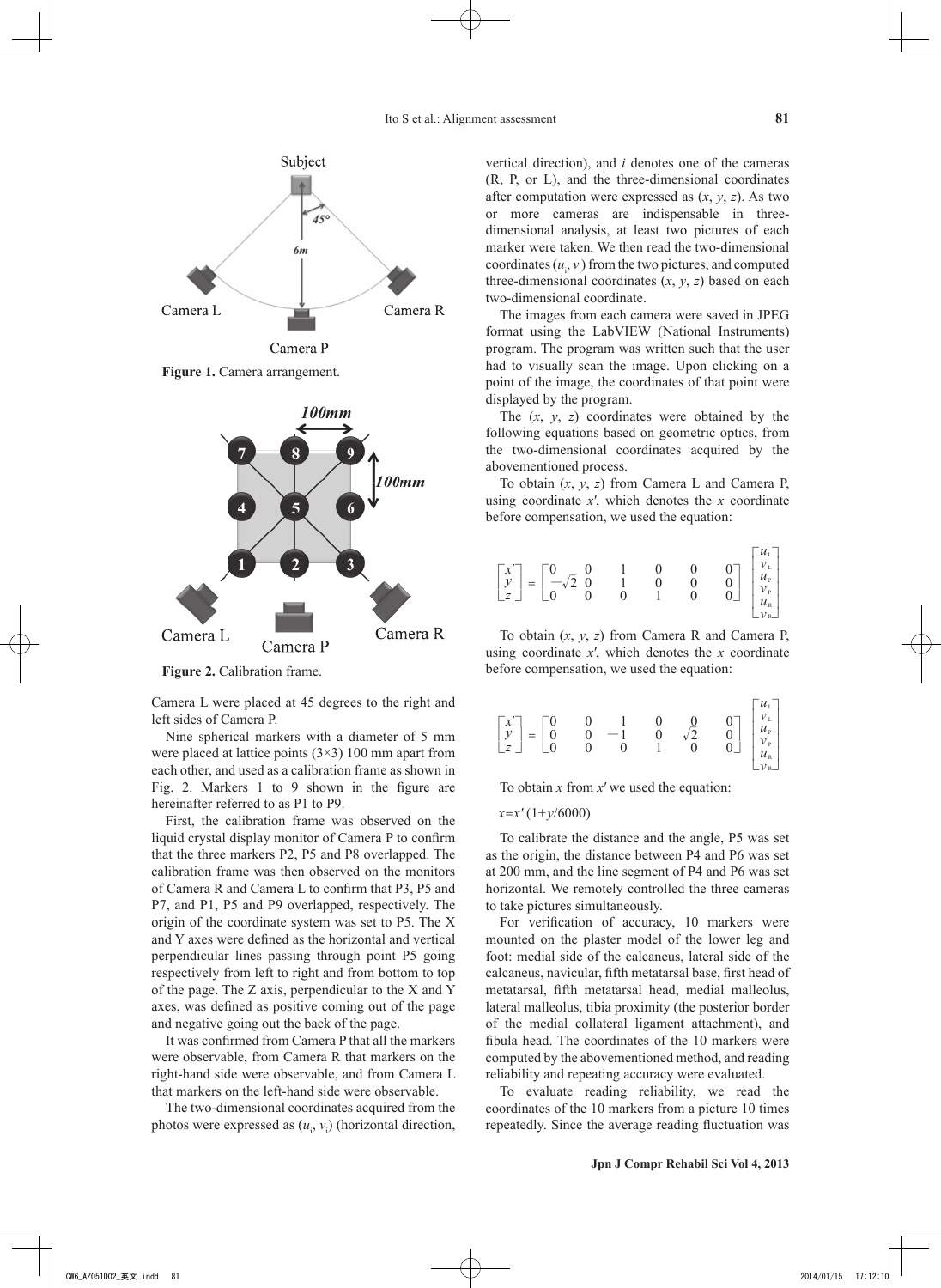important for evaluating reading reliability, we computed the mean square error of 10 repeated readings.

To evaluate reproducibility, we replaced the plaster model at random so that the position and angle differed for each trial to make it a comparable change to the case when a subject replaces his leg. The position of Camera P was arranged such that it could take pictures of all markers.

Coordinates were computed from 10 sets of pictures, the distance between markers was computed from the coordinates, and the distance was evaluated as an index of accuracy.

To evaluate distance accuracy, long distances of each coordinate were used: the distance between the medial and lateral sides of the calcaneus and the distance between the first and fifth metatarsal heads on the X axis, the distance between the medial side of the calcaneus and the first metatarsal head on the Y axis, and the distance between the medial malleolus and tibia proximity and the distance between the lateral malleolus and fibula head on the Z axis.

The above-mentioned distances were also directly measured by tape measure or Vernier calipers and compared with the distances computed by threedimensional analysis.

#### **Results**

The coordinates of the same marker were measured 10 times with the computer cursor. The mean square errors of reading reliability are shown in Table 1. The average was 0.6 mm.

The plaster model, on which the markers were mounted, was replaced 10 times, and the error distances between markers were measured. The results are shown in Table 2. The largest repeating accuracy (1.6 mm) was found in the distance between the medial side of the calcaneus and the first metatarsal head, and in the distance between the lateral side of the calcaneus and the fifth metatarsal head. The error rate by direct measurement was 2.3% at maximum.

#### **Discussion**

From the verification experiment of reading reliability, it was shown that the accuracy of the cursor setting position was around 0.6 mm, which was sufficiently accurate. In the repeating accuracy experiment, the plaster model was replaced 10 times, and the accuracy was about the same order. The error rate of measurement by Vernier calipers or tape measure was 2.3% at maximum. Thus, the reliability of this system appeared to be excellent. Compared to conventional three-dimensional measurement equipment, such as Kinema Tracer, the reading error was around 5

|                     | x            | у       | z          |
|---------------------|--------------|---------|------------|
|                     | (Horizontal) | (Depth) | (Vertical) |
| Calcaneus (medial)  | 0.5          | 0.7     | 0.7        |
| Calcaneus (lateral) | 0.6          | 1.0     | 0.7        |
| Navicular           | 0.5          | 0.7     | 0.7        |
| 5th metatarsal base | 0.5          | 0.6     | 0.4        |
| 1st metatarsal head | 0.3          | 0.7     | 0.4        |
| 5th metatarsal head | 0.4          | 0.8     | 0.5        |
| Medial malleolus    | 0.5          | 0.7     | 0.7        |
| Lateral malleolus   | 0.4          | 0.5     | 0.4        |
| Tibia proximity     | 0.6          | 0.7     | 0.4        |
| Fibula head         | 0.7          | 0.7     | 0.5        |

**Table 1.** Reading reliability. (mm)

| Table 2. Repeating accuracy. | (mm) |  |
|------------------------------|------|--|
|                              |      |  |

|                                    |                 | Direct          | Error ratio |
|------------------------------------|-----------------|-----------------|-------------|
|                                    | Present         | measurement     | $(\%)$      |
| Calcaneus (m) — Calcaneus (l) $*$  | 44.9 $\pm$ 0.8  | $45.3 \pm 0.8$  | $-0.9$      |
| 1st met head $-5$ th met head **   | $101.9 \pm 0.8$ | $102.7 \pm 0.7$ | $-0.8$      |
| Calcaneus $(m)$ - 1st met head     | $170.9 \pm 1.6$ | $166.9 \pm 1.0$ | 2.3         |
| Calcaneus $(l)$ - 5th met head     | $165.8 \pm 1.6$ | $163.3 \pm 1.1$ | 1.5         |
| Medial mal $-$ Tibia proximity *** | $295.9 \pm 1.3$ | $296.4 \pm 1.2$ | $-0.2$      |
| Lateral $mal$ - Fibula head        | $311.9 \pm 1.3$ | $312.6 \pm 1.0$ | $-0.2$      |

\*(m), medial; (l), lateral; \*\* met, metatarsal; \*\*\*mal, malleolus.